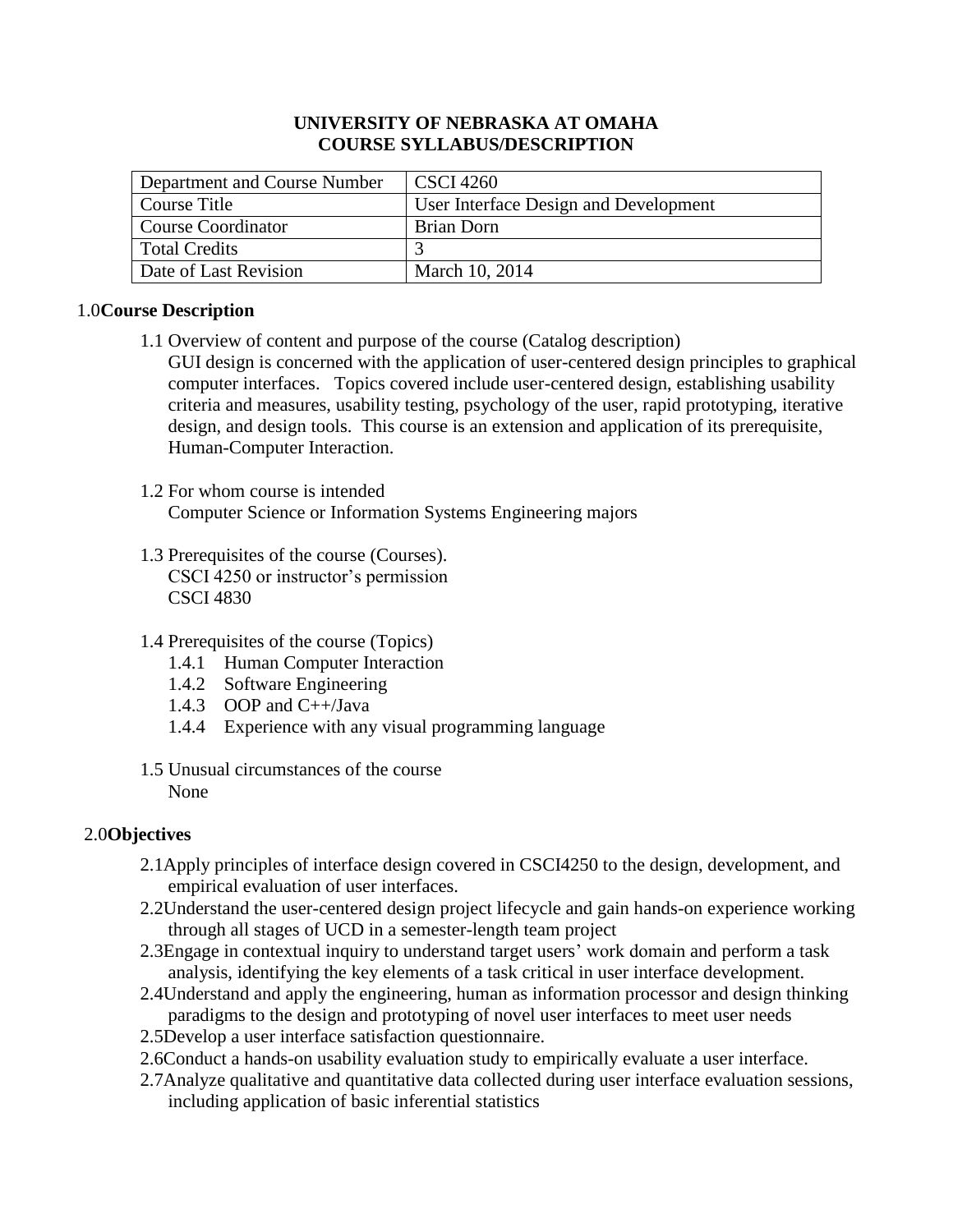2.8Based on the results from above, recommend and implement solutions for the redesign of the prototype.

| 3.0 Content and Organization                                                           |               |
|----------------------------------------------------------------------------------------|---------------|
|                                                                                        | Contact hours |
| 3.1Introduction to the science of GUI design                                           | (1 hours)     |
| 3.1.1 The specific disciplines that comprise HCI                                       |               |
| 3.1.2Information and solutions provided by each discipline                             |               |
|                                                                                        |               |
| 3.2The development process                                                             | (2 hours)     |
| 3.2.1 Alternative system development processes                                         |               |
| 3.2.2Inclusion of HCI discipline in the development process                            |               |
| 3.3Methodology                                                                         | (6 hours)     |
| 3.3.1 Methods for capturing, analyzing and applying data at the organizational and     |               |
| social level of human behavior                                                         |               |
| 3.3.2Problems of validity                                                              |               |
| 3.3.3 Questionnaire design                                                             |               |
| 3.3.4 Conducting surveys                                                               |               |
| 3.3.5 Unobtrusive measures                                                             |               |
| 3.3.6Statistical techniques in the application of usability testing.                   |               |
| 3.4The Human Information Processor                                                     | (6 hours)     |
| 3.4.1 Description of human architecture and performance of critical subunits (e.g.,    |               |
| memory, perception, motor skills, etc.)                                                |               |
| 3.4.2Models of human activity (e.g., GOMS models, Keystroke Level model, etc.)         |               |
| 3.4.3 Applications of model human information processor to example problems            |               |
| 3.5 Application areas in human-computer interaction: a survey of relevant problems and |               |
| characteristics                                                                        | (3 hours)     |
| 3.6Design specification techniques                                                     | (6 hours)     |
| 3.6.1 Methods for describing the interface (e.g., design specification,                |               |
| design analysis, etc.)                                                                 |               |
| 3.6.2 Application of task analyses                                                     |               |
| 3.7Implementation techniques                                                           | (6 hours)     |
| 3.7.1Prototyping tools and trade-offs                                                  |               |
| 3.8Evaluating the design                                                               | (6 hours)     |
| 3.8.1 Conducting and analyzing usability studies                                       |               |
| 3.9 Case studies of the development and introduction of specific interfaces (3 hours)  |               |
| 3.10Special Project and Examinations: Sample Project (Running throughout               |               |
| the course with lectures devoted specifically to its support): Design and              |               |
| implement a prototype system. First, using questionnaires, interviews and              |               |
| unobtrusive observation, obtain and evaluate the initial design information.           |               |
| Next, create a paper design, followed by modeling and evaluation of the                |               |
| design with the human information-processing model. Finally, do prototyping            |               |
| and user testing of the design, followed by redesign and improvement based             |               |
| upon the information gained.                                                           | (6 hours)     |

# 4.0**Teaching Methodology**

4.1Methods to be used.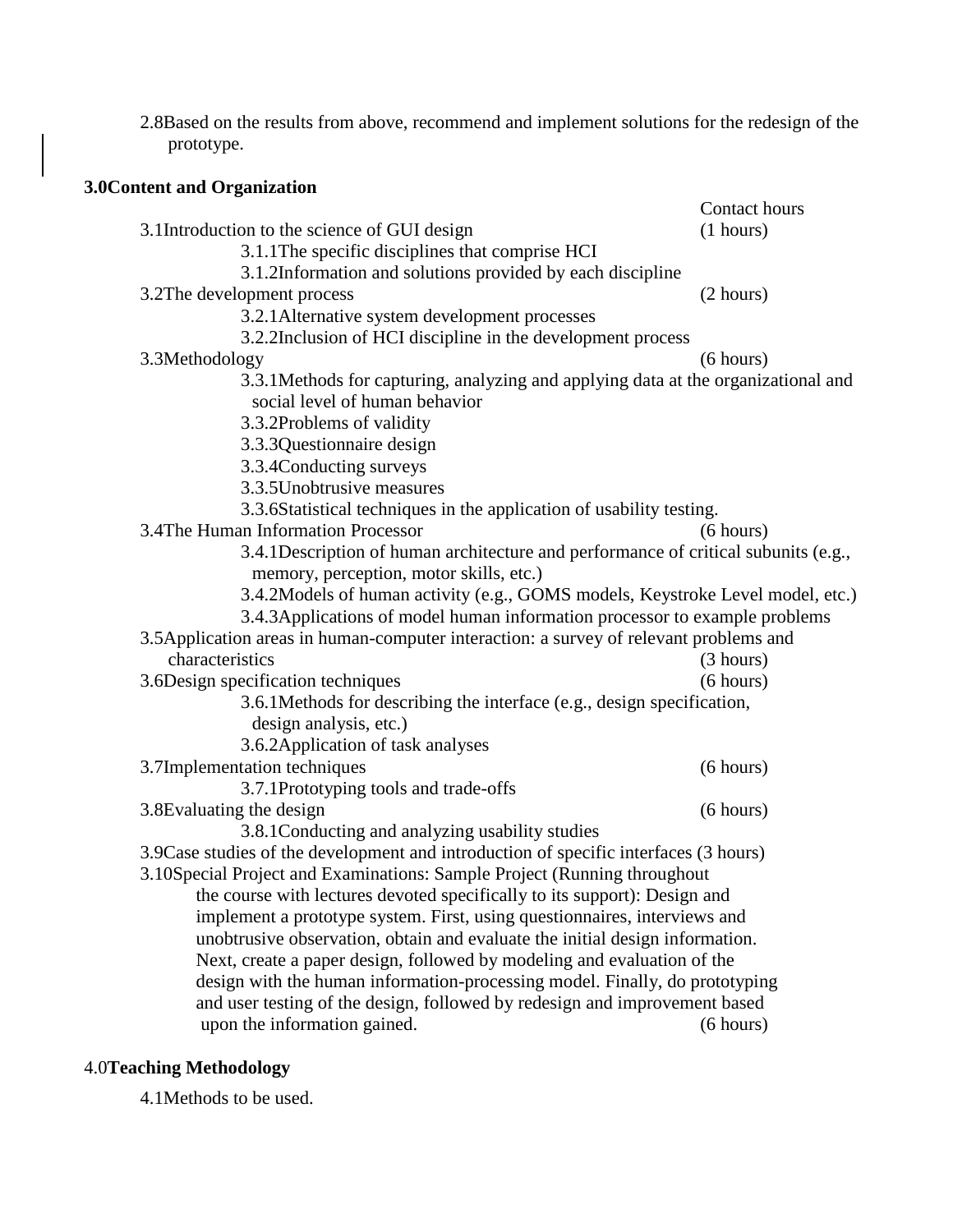Teaching methods will include in-class lectures, hands-on lab exercises, case studies, demonstrations, and self-directed study (using materials distributed via the class web site).

4.2Student role in the course.

Students are expected to attend all lectures and labs, participate in class discussions on GUI design-related issues, and complete assigned homework, projects, and examinations.

4.34.3 Contact hours. Three hours per week.

#### 5.0**Evaluation**

5.1Type of student projects that will be the basis for evaluating student performance, specifying distinction between undergraduate and graduate, if applicable. For Laboratory projects, specify the number of weeks spent on each project).

Design and implement a prototype system. First, using questionnaires, interviews and unobtrusive observation, obtain and evaluate the initial design information. Next, create a paper design, followed by modeling and evaluation of the design with the human information-processing model. Finally, do prototyping and user testing of the design, followed by redesign and improvement based upon the information gained.

5.2Basis for determining the final grade (Course requirements and grading standards) specifying distinction between undergraduate and graduate, if applicable.

Grades will be based on the quality of the graded products in 5.1 above, examinations, and class participation.

5.3Grading scale and criteria.

Determined by course instructor (typically, 90-100: A, 81-90: B, etc.) The following is the possible grading scale and criteria:

| Points  | Grade     |
|---------|-----------|
| 97-100% | $A+$      |
| 93-96%  | A         |
| 90-92%  | $A -$     |
| 87-89%  | B+        |
| 83-86%  | B         |
| 80-82%  | B-        |
| 77-79%  | $C_{\pm}$ |
| 73-76%  | $\subset$ |
| 70-72%  | C-        |
| 67-69%  | $D+$      |
| 63-66%  | D         |
| 60-62%  |           |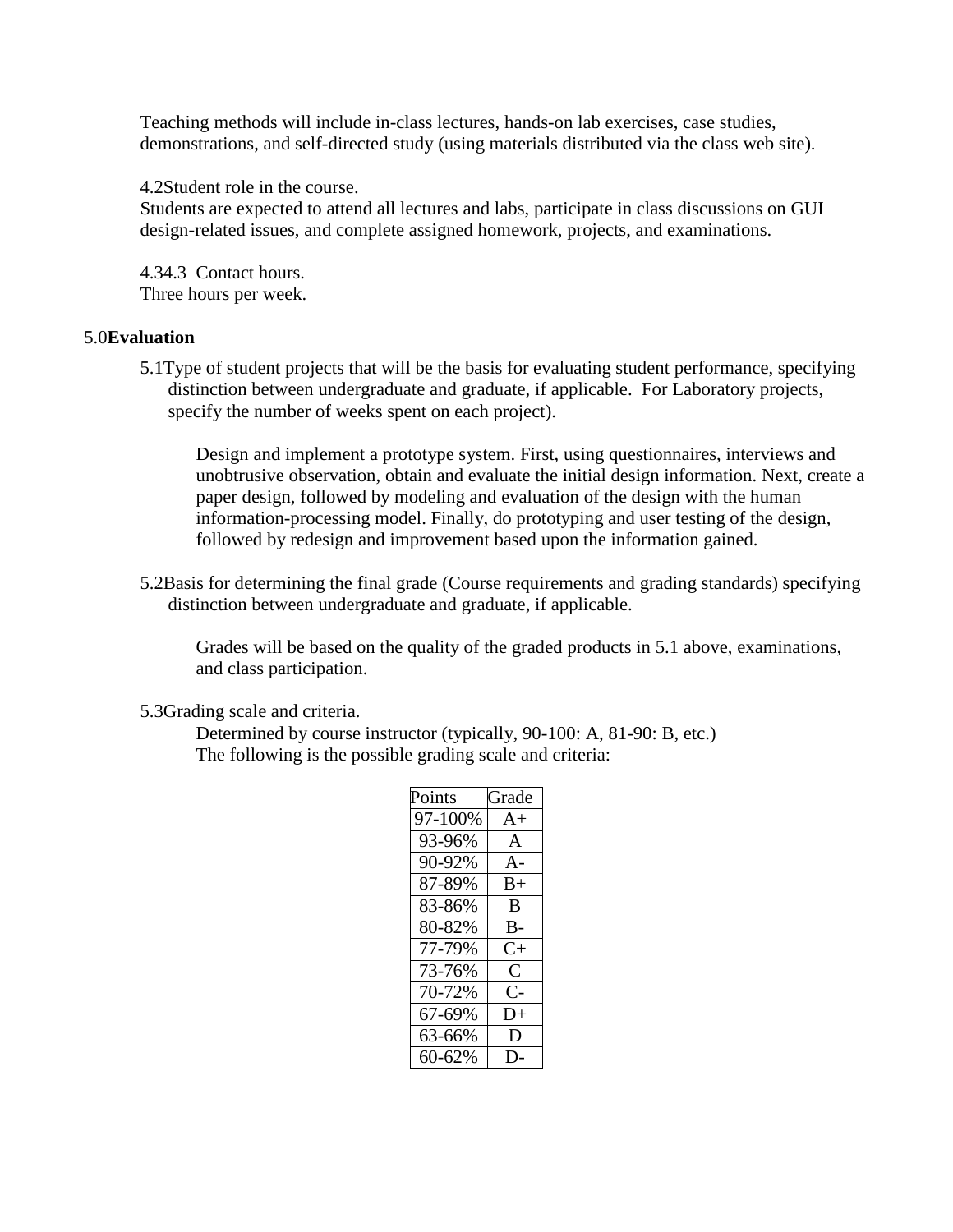#### 6.0**Resource Material**

6.1Textbooks and/or other required readings used in course.

6.1.1Hartson, R. and Pyla, P. (2012). The UX Book: Process and guidelines for ensuring a quality user experience*.* (Morgan Kaufmann)

6.2Other suggested reading materials, if any.

- 6.2.1Apple Computer, Inc. (1997). Macintosh Human Interface Guidelines. Reading, MA: Addison-Wesley Publishing Co. (Available on the Web)
- 6.2.2Schneiderman, B. (1992). Designing the User Interface: Strategies for Effective Human-Computer Interaction. Reading, MA: Addison-Wesley Publishing Co. (OR 7.1.2)
- 6.2.3Preece, J., Rogers, Y., Sharp, H., Benyon, H., Holland, S., & Carey, T. Human-Computer Interaction. Wokingham, UK: Addison Wesley, 1994.
- 6.2.4Baecker, R. M., Grudin, J., Buxton, W. A. S., & Greenburg, S. (1996). Readings in Human-Computer Interaction: Toward the Year 2000. San Mateo CA.: Morgan Kaufmann Publishers.
- 6.2.5Mandel, T. (1997). Elements of User Interface Design. John Wiley & Sons, Inc.

6.2.6Microsoft Corporation. (1995). The Windows Interface Guidelines for Software Design. Redmond, WA: Microsoft Press. (Available on the Web)

- 6.2.7Nielsen, J. (1993). Usability Engineering. Boston, MA: Academic Press.
- 6.2.8Sharp, H., Rogers, Y., Preece, J. (2007). Interaction Design: Beyond Human-Computer Interaction, 2nd Ed. Wiley. (or more recent text)
- 6.2.9Norman, D. (2002). The design of everyday things. Basic Books. (or more recent text)

6.3Other sources of information.

Recent research articles from HCI venues will be selected to augment textbook materials and provide examples of real-world HCI projects. Students may also be directed to search the World Wide Web for relevant articles or case studies.

6.4Current bibliography of resource for student's information. (See 6.2)

## **7.0(CS Program) Estimate Computer Science Accreditation Board (CSAB) Category Content (class time in hours):**

| <b>CSAB</b> Category                   | Core | Advanced |
|----------------------------------------|------|----------|
| Data structures                        |      |          |
| Computer organization and architecture |      |          |
| Algorithms and software design         |      |          |
| Concepts of programming languages      |      |          |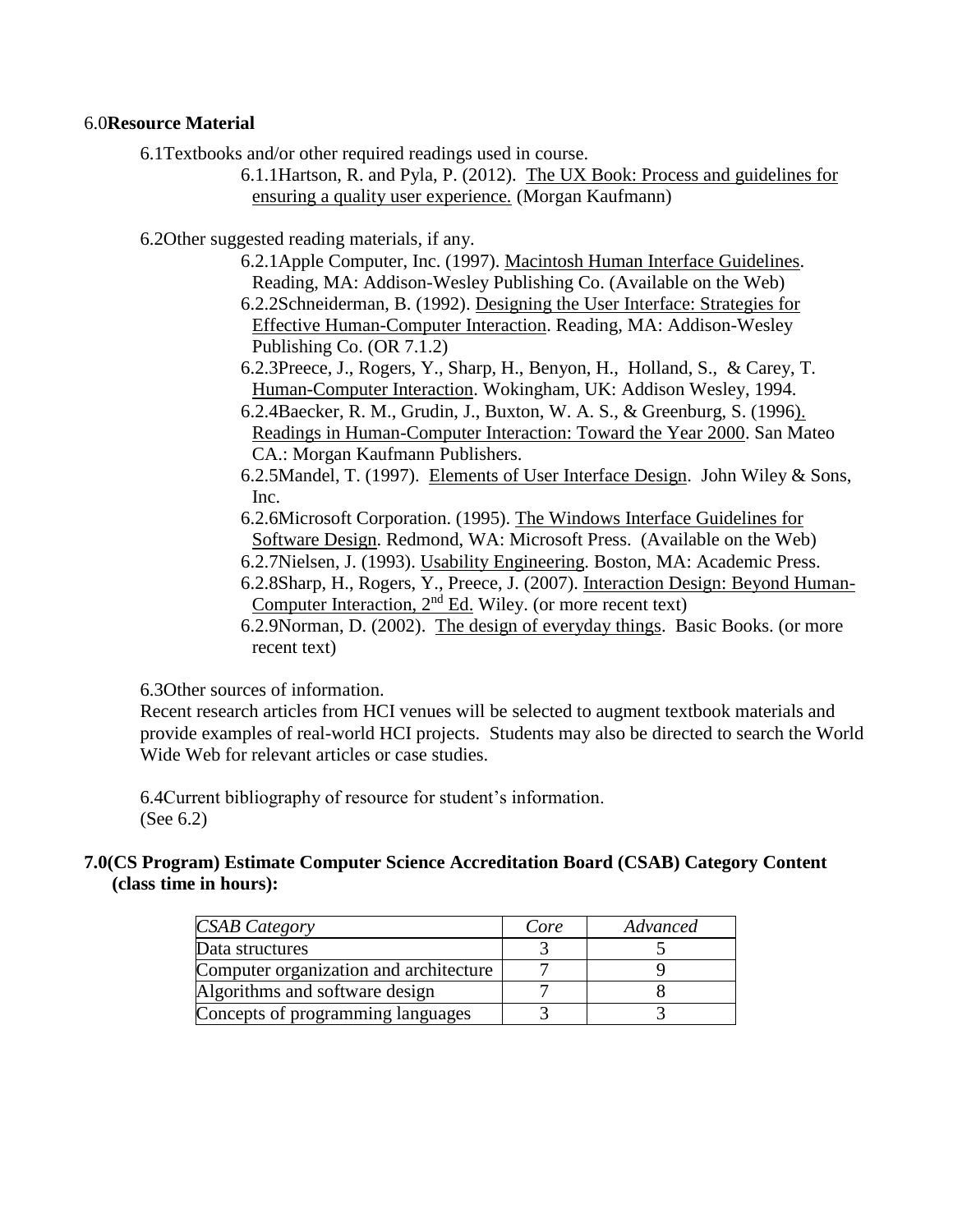#### **8.0Oral and Written Communications**

Every student is required to submit at least  $\_\_0$  written reports (not including exams, tests, quizzes, or commented programs) to typically \_\_\_\_\_ pages and to make  $\_\_0$  \_\_\_ oral presentations of typically \_\_\_\_\_ minutes duration. Include only material that is graded for grammar, spelling, style, and so forth, as well as for technical content, completeness, and accuracy.

### 9.0**Social and Ethical Issues**

The course covers professional and ethical handling of human-subject data related to conducting studies and evaluations involving human users. Topics include the Belmont Report, Institutional Review Boards, informed consent, and ethical handling/storage of human subjects data. Students will complete human subjects training and certification as specified by the UNMC IRB as part of the course expectations.

#### **10.0Theoretical content**

|                                                 | Contact hours |
|-------------------------------------------------|---------------|
| 10.1 The specific disciplines that comprise HCI | 2.0           |
| 10.2The development process                     | 6.0           |
| 10.3Methodology                                 | 5.0           |
| 10.4The Human Information Processor             | 5.0           |
| 10.5 Design specification techniques            | 5.0           |
| 10.6Implementation techniques                   | 5.0           |
| 10.7 Evaluating the design                      | 6.0           |

#### **11.0Problem analysis**

Students will learn to apply principles of interface design to the evaluation of user interfaces, analyze the user interface satisfaction by questionnaire, conduct usability testing to evaluate a GUI interface. They will perform a task analysis, apply appropriate statistical tests to analyze a usability dataset and identify the key elements of a task critical in user interface development.

#### **12.0Solution design**

Students will design and implement a prototype system. First, using questionnaires, interviews and unobtrusive observation, obtain and evaluate the initial design information. Next, create a paper design, followed by modeling and evaluation of the design with the human informationprocessing model. Finally, do prototyping and user testing of the design, followed by redesign and improvement based upon the information gained.

| <b>Date</b>          | <b>Change</b>                                  | By whom | <b>Comments</b> |
|----------------------|------------------------------------------------|---------|-----------------|
|                      | $11/07/2002$ Initial ABET version              | Craiger |                 |
| $06/14/2003$ Cleanup |                                                | Wileman |                 |
|                      | $11/20/2008$ Course textbooks updated          | Siy     |                 |
|                      | 11/20/2008   Insertion of table mapping course | Siy     |                 |

#### **CHANGE HISTORY**